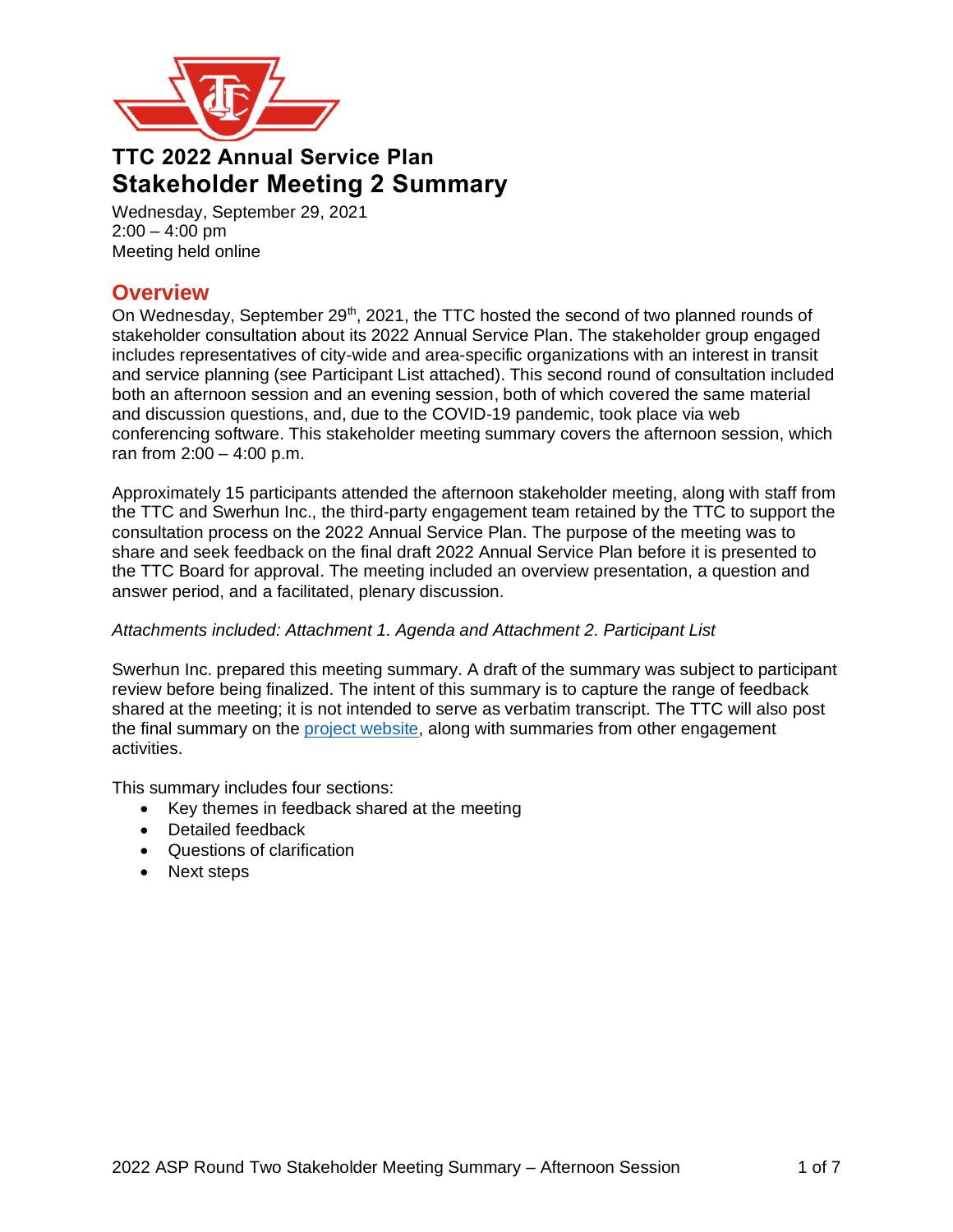### **Key themes in the feedback shared at the meeting**

The following themes reflect a summary of the feedback received from participants during the meeting. The remainder of this summary provides additional details regarding these, and other points participants shared.

**Continue to prioritize accessibility and understand and address barriers that exist for accessing public transit.** There were two types of suggestions shared for improving transit accessibility: improving physical access and navigation of stations and vehicles and making transit use financially accessible for customers. Participants shared suggestions to improve wayfinding technology at stations and reduce fare costs for youth, seniors, students, and lowincome people. Making transit fares affordable could also help with increasing ridership on public transit.

**Improve transit service in Scarborough.** Participants expressed concerns that Scarborough continues to be left out of transit plans. They would like to see these concerns addressed and plans for improving transit in Scarborough presented to the public.

**Issues with bus bunching, crowding, and infrequent service are among the top concerns.** Participants shared concerns about bus bunching, crowding, infrequent service on different routes across the city and they would like to see TTC continue to actively address these issues.

**Interest in supporting TTC with promoting the use of public transit.** Participants expressed interest in helping the TTC increase ridership levels by promoting TTC service through their own organization's work.

**Participants appreciate being part of TTC's consultation process and they can see that the service plans have been informed by local feedback.** Participants were glad to be part of the process and to be informed and consulted about the coming changes. They can see progress being made with the plans and are happy to see different interests from different groups be considered.

# **Detailed feedback**

Following the presentation, participants shared their thoughts on the final draft 2022 Annual Service Plan, as well as suggestions and questions about other transit plans that were not included in the 2022 Annual Service Plan. Overall, there were no major objections or concerns shared about the final draft 2022 Annual Service Plan. Feedback shared by participants is summarized below. Clarifications and responses provided by TTC are in *italics*.

**Feedback on specific routes changes proposed in the 2022 ASP**

- **Support for the proposed 65 Parliament route change.** The proposed route change would help connect people to the waterfront and the George Brown College Student Residence.
- **Leave the 162 Lawrence-Donway route as is but extend it to Science Centre Station and coordinate with Park Lane Public School.** Park Lane Public School uses the 162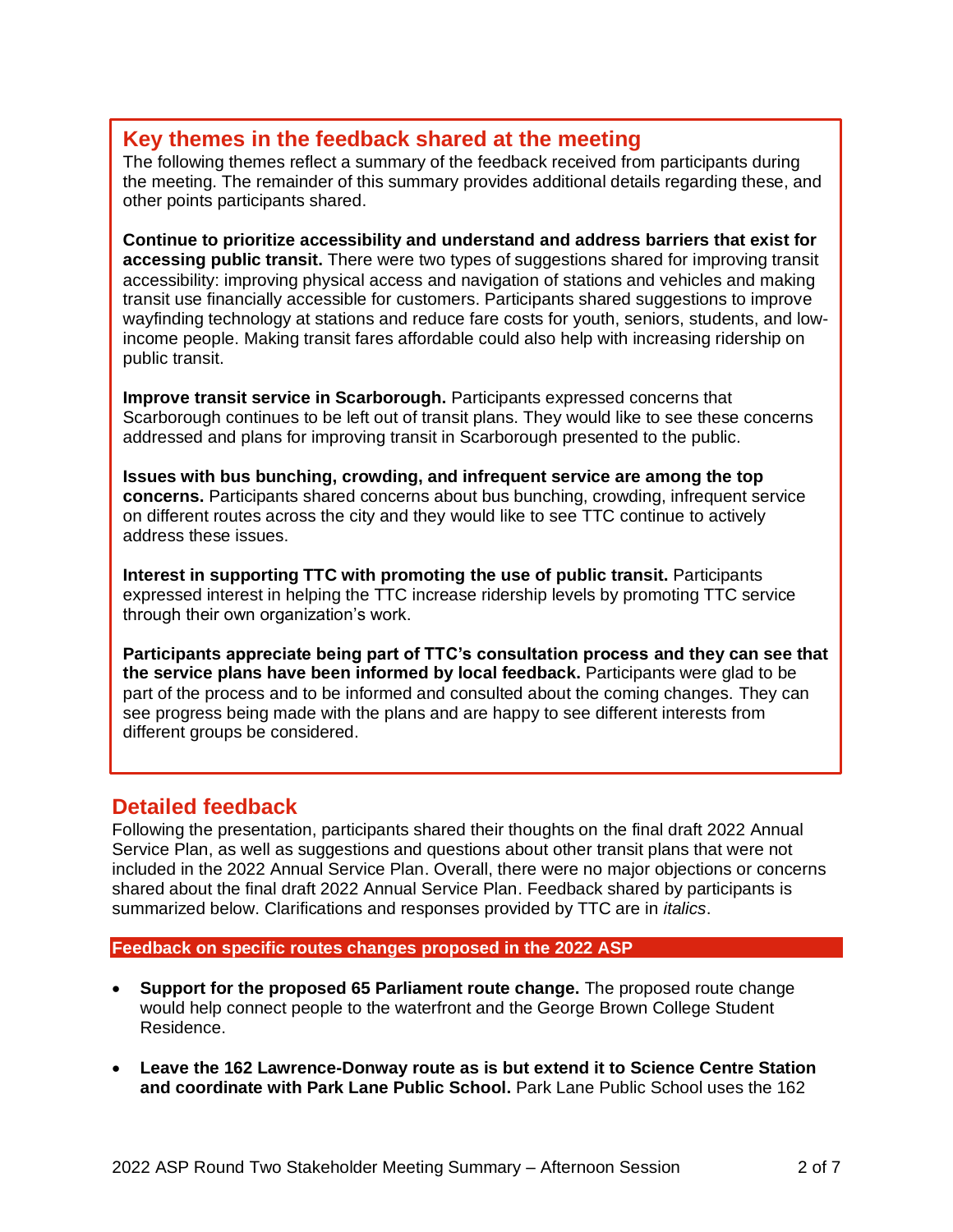Lawrence-Donway route to teach developmentally challenged students to use the TTC. The TTC needs to coordinate with the school when making changes to this route.

- **Consider having the 13 Avenue route go by all the hospitals that are south of Queen's Park to better connect people with those services.**
- **Continue running 32 Eglinton West even when Line 5 Eglinton becomes operational to avoid bunching and crowding issues.** Running 32 Eglinton West could help provide customers with more frequent service and help address the bus bunching and crowding issues on Dufferin Street and Bathurst Street. *32 Eglinton West will be renamed to 34 Eglinton and will be a continuous route along Eglinton Avenue, connecting Mt Dennis Station to Kennedy Station. It will remain operational along with Line 5 to help with operational issues and accessibility.*

#### **Feedback about accessibility and increasing transit ridership**

- **Consider using technology on mobile phones to help the sightless community with wayfinding and navigating stations.** Participants were supportive and excited to learn about the plans for improving wayfinding at stations. They also suggested looking into how mobile phones could be used to help the sightless community hear what's going on in their surroundings. The Bluetooth technology piloted at St Clair Station that helps with navigating the station should be integrated into busier stations. *We will reach out to our System Accessibility team to see if there is funding and an opportunity to include this suggestion in the service plan for 2022. TTC follow-up response: TTC staff are working on a TTC Wayfinding Strategy with a report back to the TTC Board expected in Q1 2022. Expanding the beacon wayfinding pilot project is one of the initiatives that will be considered as part of the Strategy as mentioned in the initial report submitted on May 13, 2020 [\(see the report](https://ttc-cdn.azureedge.net/-/media/Project/TTC/DevProto/Documents/Home/Public-Meetings/Board/2020/May_13/Reports/12_TTC_Wayfinding_Strategy.pdf?rev=c26daaaee97e49148844fb34e0138ae4&hash=EEF12E6FE7F76E5965D307C2F9787DBB)  [here\)](https://ttc-cdn.azureedge.net/-/media/Project/TTC/DevProto/Documents/Home/Public-Meetings/Board/2020/May_13/Reports/12_TTC_Wayfinding_Strategy.pdf?rev=c26daaaee97e49148844fb34e0138ae4&hash=EEF12E6FE7F76E5965D307C2F9787DBB).*
- **Prioritize providing affordable transit fares, especially for seniors, students, and youth, to help attract customers back to taking public transit and increase ridership.**
- **Interest in helping increase ridership on the TTC through marketing campaigns that the organizations the stakeholders represent are doing.** Participants expressed interest in supporting the TTC through marketing to help increase transit ridership. A participant said that their organization is working on a large campaign to get people back into the office, and they would like to know if there is anything they could tell their marketing team to include in their social media channels to help the TTC. *We can connect you with our Marketing, and Research and Analytics teams to see how we could leverage the connections you have with businesses in your area. TTC follow-up response: We have shared your comment with and forwarded your contact information to our Communications team.*

#### **Feedback on service and implementation**

• **Concerns about buses bunching or missing, especially on routes that short turn or don't have frequent service, which creates a big hole in service.** Examples of routes where this issue is happening are 65 Parliament and 75 Sherbourne. *We are aware of bus bunching and cancelled buses being an issue. It is an operational level issue that we are*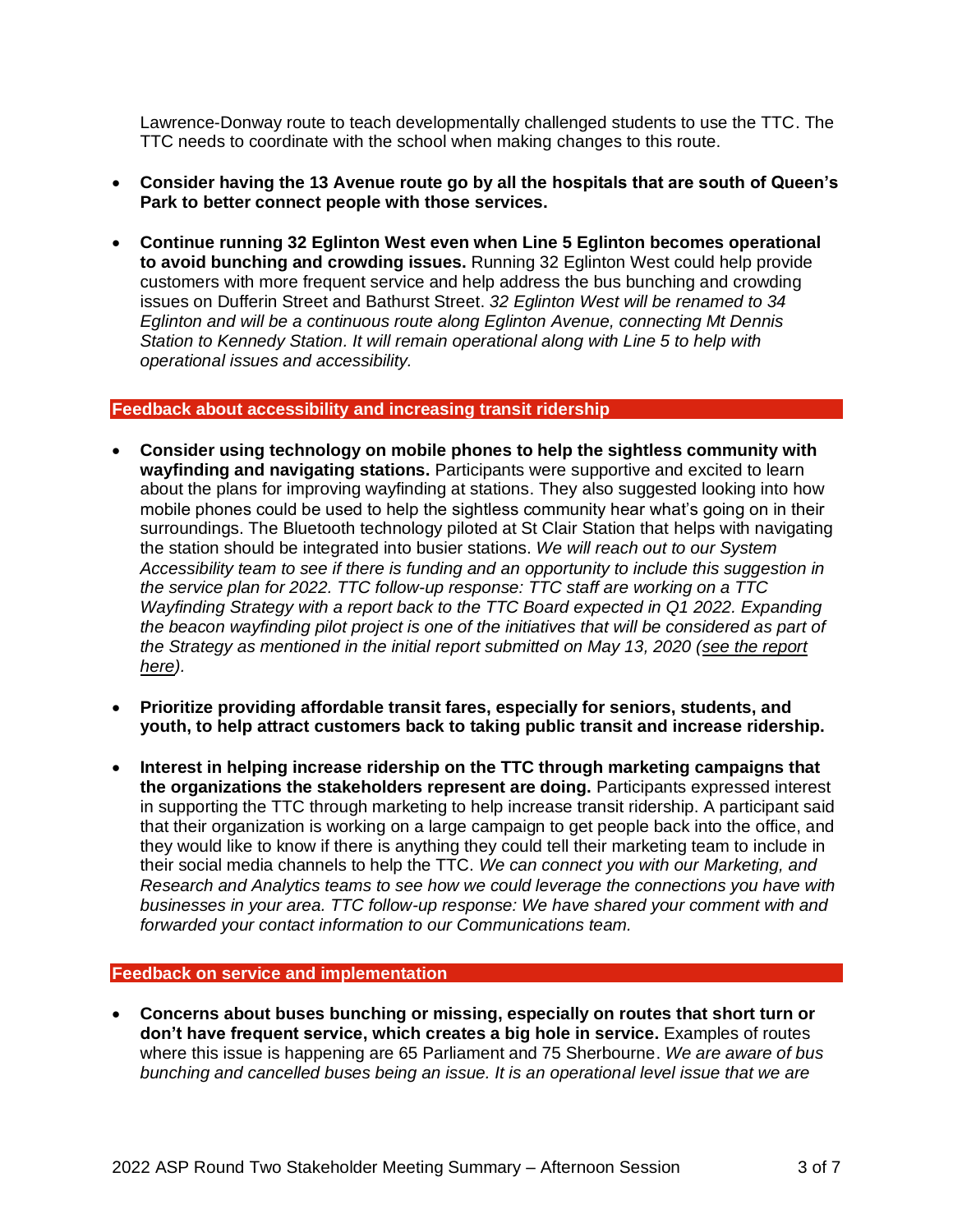*actively addressing with the operations team. We are also ramping up our hiring of staff to help address this issue.*

- **Monitoring the performance of the plans once implemented is important.** The plans proposed seem great, but the performance of the service once implemented is what's important. Service delivery is complicated and performing in an optimal situation is not usually the case.
- **Concerns about congestion, increased private vehicle commute, and the potential difficulty this could have with implementing priority bus lanes.** Participants shared concerns about more congestion than before the pandemic because of more people driving due to COVID, and that this will make it difficult to implement RapidTO priority bus lanes that would take away lanes from drivers.

#### **Feedback about transit service planning**

- **Strong desire to see improved transit planning and service in Scarborough.** Several participants strongly supported participant suggestions to improve transit in Scarborough. Participants said that they continue to feel that Scarborough has been left out of transit plans, and transit continues to be challenging in Scarborough, especially with the shutdown of Line 3 Scarborough. They would like to see the transfer times extended from 2 hours to 3 hours as two hours is not enough to complete a trip in Scarborough and when travelling across the city. *We understand and appreciate the frustration of Scarborough riders, especially with the Line 3 shutdown. We have implemented express routes on every corridor from Kennedy to Steeles, and we are continuously thinking about how to improve transit in Scarborough. We'll take the transfer extension suggestion and share it back with our team.*
- **Improve cross-boundary service integration and look into potential ways to relax constraints to help ease the movement of people in the region.** *There are 24 crossboundary corridors where other transit agencies service in Toronto. Our plan is to work closely with the 905 transit agencies to take advantage of the capacity they can provide within Toronto. For example, Burnhamthorpe and Dufferin-Mississauga are identified as routes that 905 transit agencies could serve in the City of Toronto. If 905 transit agencies could serve those areas, we can reallocate the service TTC provides in those areas to other areas in the City. However, many things need to happen for it to move forward, such as: amending the City of Toronto Act, figuring out fare collection, etc.*
- **Plan to update Don Mills Station to better integrate private business microtransit providers is good news.** A participant was glad to hear that there will be plans proposed for updating Don Mills Station to help connect customers who use microtransit services with TTC service.
- **Consider changing the route of the 75 Sherbourne bus to better serve the students attending George Brown College, St. James Campus.** Currently, 75 Sherbourne short turns southbound on Queen Street, which is too far north of the St. James Campus. Consider routing the bus down to King Street and connecting back to Adelaide Street so more students would be served for the northbound trip. *We will pass this operational suggestion to Transit Control. We will let them know there is a major student population there to see if they can change the short turn.*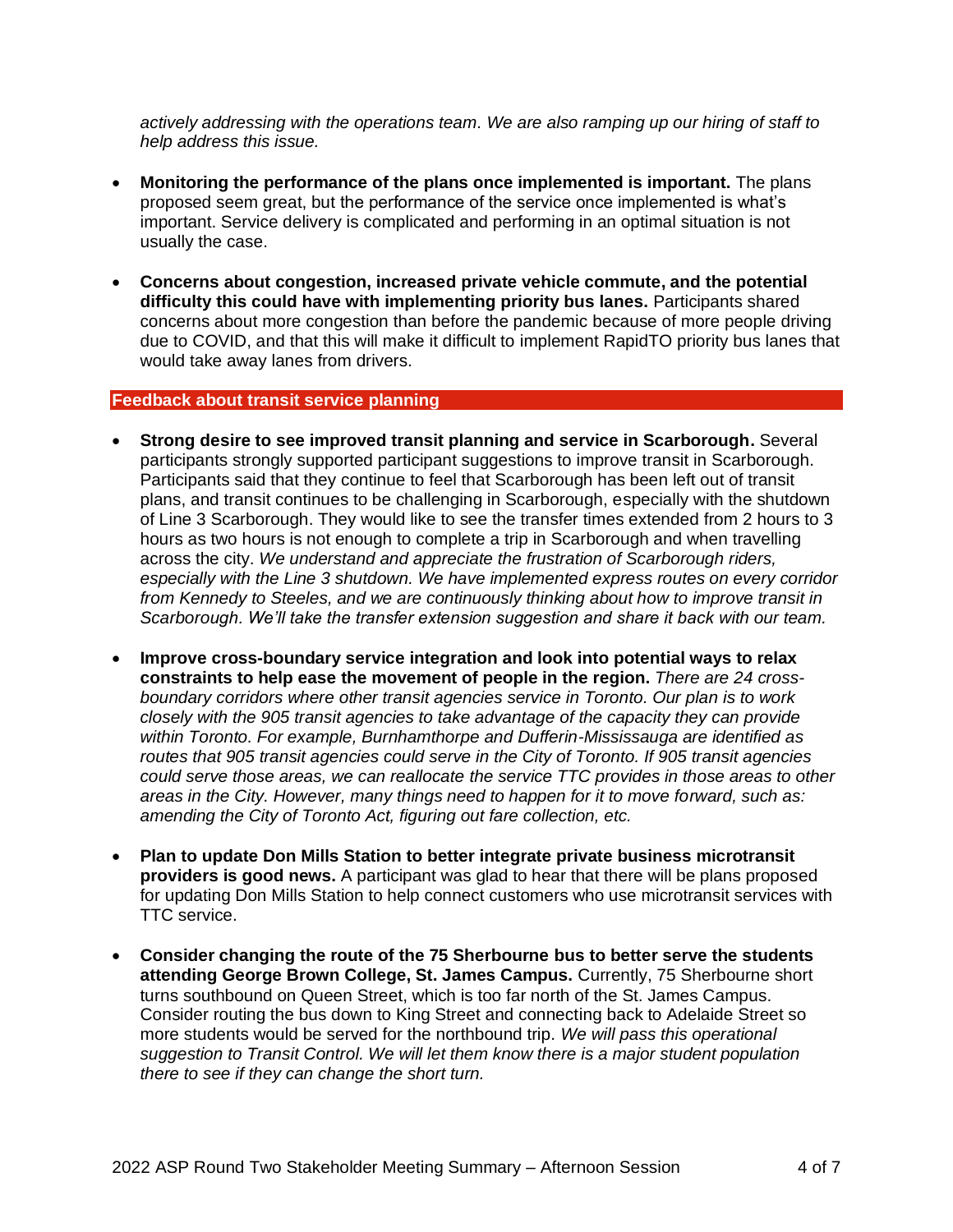• **Traffic is worse on the west side of Pioneer Village Station than along the priority bus lane candidate area.** *We have noticed traffic is worse on the west side of the route, so we implemented express buses as a through trip for anyone travelling to the end of the route. In November, we will add extra service between Kipling and Steeles and Pioneer Village Station and monitor from there.* 

#### **Feedback shared after the meeting**

- **Clarify what kind of e-bikes can be placed on bus bike racks,** including information on weight limits and if batteries need to be removed. Continued clarification will be needed as the province is currently looking at how to classify the legality of e-bikes. *TTC response shared via email: A bike may be loaded onto a bus bike rack at any time, however, TTC personnel may refuse cyclists access to the bike rack due to unsafe conditions, if they obstruct operator sightlines, or for any other reason at the TTC's discretion. Only conventional two-wheeled bicycles are allowed on bike racks (wheels at least 41 cm [16 inches]). Tricycles and motorized bicycles are not permitted, nor are bikes with child carriers or trailers. However, TTC staff will review the policy on motorized bicycles.*
- **Reconsider the times when bikes are allowed on the subway to help with people's last-mile commute, particularly for those from suburban communities.** Other transit agencies allow bringing bikes on vehicles anytime and support it by having public service announcements (e.g. posters) about common sense etiquette. If a restriction time is needed, consider making it shorter and only during the busiest morning and afternoon hours. *TTC response shared via email: TTC's current policy does not allow bikes on streetcars or subways during weekday peak hours due to high ridership during those times, particularly in the downtown area. However, TTC staff will review the policy as the current ridership is lower.*
- **Clarify the rules about taking a folding bike onto the subway during restricted times.**  There's currently no information about TTC's policy on folding bikes. Consider aligning TTC's policy for bringing folding bikes on the subway with GO train's policy to avoid confusion, particularly from regional transit users.

### **Questions of clarification**

Following the presentation and throughout the discussion, participants asked questions of clarification. Responses from TTC are in *italics*.

#### **Questions related to the 2022 ASP**

- **What was the feedback received from the focused consultation you've done about the proposed route changes for the 54 Lawrence East bus?** *Due to having the bus routed via Don Mills Road instead of Leslie Street, there were concerns with the proposed removal of service on Lawrence Avenue East west of Don Mills Road and on Leslie Street. Since this area of the 54 route is not well utilized, we've modified the proposed route change to address the concern with the removal of service by having the 51B Leslie bus service customers on Lawrence Avenue East west of Don Mills Road and on Leslie Street and also extending the route to The Donway and Shops at Don Mills.*
- **Can you provide more information about the wayfinding technology you're proposing?** *In 2022, we are planning on advancing the wayfinding strategy through two*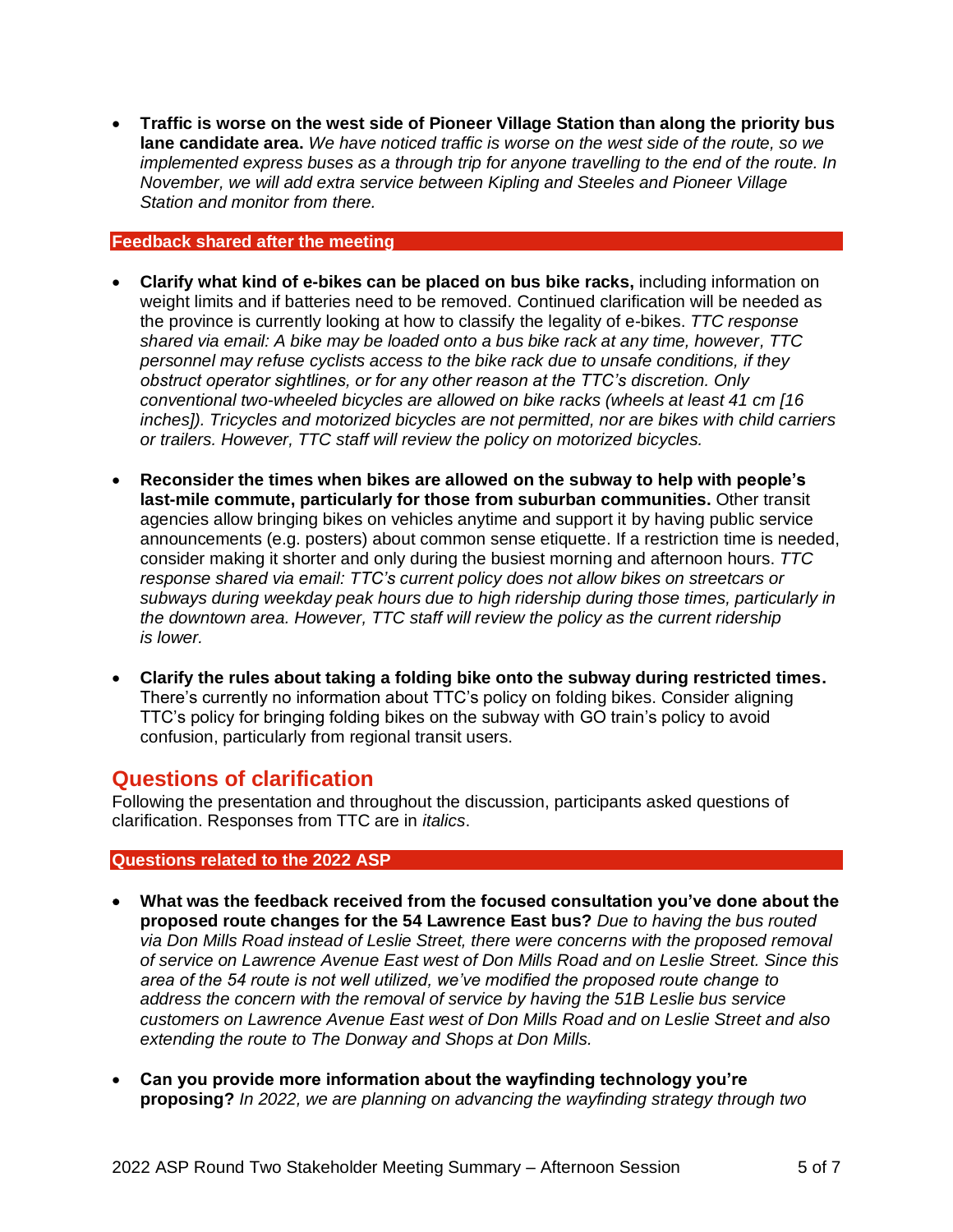*initiatives. The first initiative is rolling out newly redesigned illuminated system route map information displays within TTC stations to be completed in early 2022. The second initiative is to update wayfinding signage at three stations, including St George, St Andrew, and Dundas Stations.* 

- **Is there hope of getting budget for operations from other sources?** *This Annual Service Plan and the budget we're presenting to the City assumes service levels will remain as is into 2022. There are no budget increases; there will be budget reallocations. Assuming we move forward with similar budget levels, we will need help from the Provincial and the Federal governments to fill the gap on subsidies.*
- **To what extent have you taken into account schedules now that traffic puts you back to pre-COVID level travel times, and the effect it will have on service?** *Vehicles and vehicle operators are finite, and we can allocate them to increase frequency and/or*  increased running time. With less ridership at the moment and given our projections, it is not *as pressing, but we will have to revisit it in the next couple of years when we're back to 100% ridership levels.*

#### **Questions related to other transit projects and service**

- **Is there any hope the slow orders on the enhanced streetcar network will change?** *It is difficult to say with current construction around the City. We will look into this after the meeting and get back to you. TTC follow-up response after the meeting: There are no changes with the slow orders at the moment. These slow orders are safety related and are there to reduce traffic accidents, derailments, pedestrian fatalities, etc.*
- **Is the King Street project still in the plans for 2023? When will the project at Queen Street end?** *Unsure at the moment, but we will look into this after the meeting and get back to you. TTC follow-up response after the meeting: According to current plans, King Street and Queen Street will be both under construction at the same time in 2023, but on opposite ends of the corridors.*
- **Are there any updates on the Eglinton East LRT?** *We don't have an update at the moment, but we will look into this after the meeting and get back to you. TTC follow-up response after the meeting: The City of Toronto is leading the Eglinton East LRT project with the TTC's support. Technical evaluation is going on right now to update the design of the LRT, and public consultations will launch next year for the public to provide feedback on the updated design and proposals.*
- **Evergreen Brickworks has very limited TTC access which affects families that want to attend summer programming events. Can another bus line be added along Bayview to help connect people to the site?** *There may be a possibility to do something like what we've done with the Sailing Club, where a summer schedule route can be implemented during programming hours. Or, we can add a shuttle bus similar to what we've done with Ikea, with signage and schedules posted at the station and online to raise public knowledge on how to reach Evergreen Brickworks. We can connect you with a colleague managing the Microtransit Project to work something out once summer programming is running again. TTC follow-up response after the meeting: We have shared your comment with and forwarded your contact information to our Microtransit Project lead.*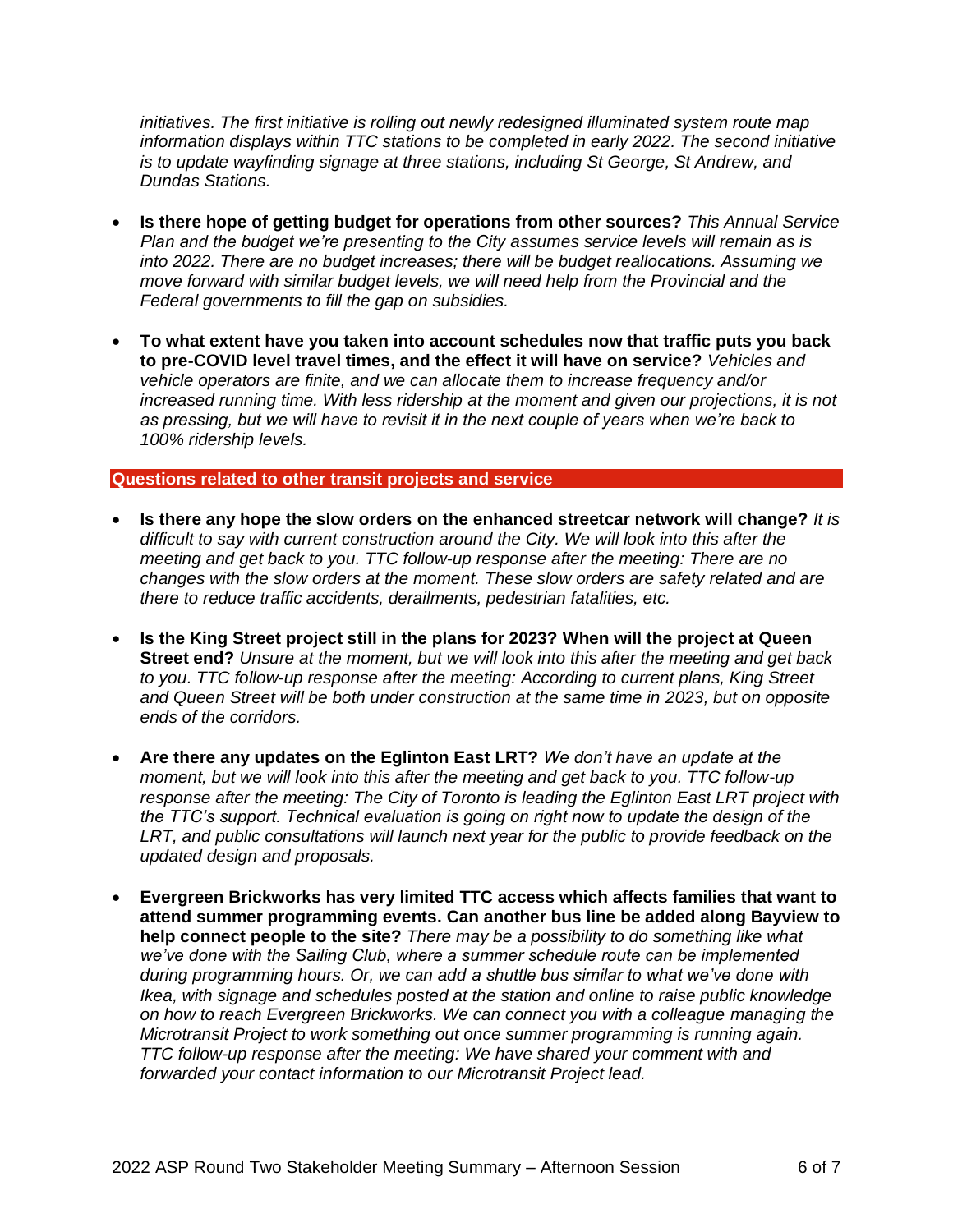### **Next Steps**

Mark Mis, Head of Service Planning & Scheduling, thanked participants for taking the time to participate and share their feedback with the TTC.TTC committed to getting back to participants with some answers that were not provided in the meeting. If participants have any further questions, they can email the team at [planning@ttc.ca.](mailto:planning@ttc.ca) Khly Lamparero, independent facilitator, committed to sharing a summary of the meeting in draft with participants for their review before finalizing it to ensure there was accurate representation of feedback shared at the meeting. Final summaries will be uploaded to the TTC website.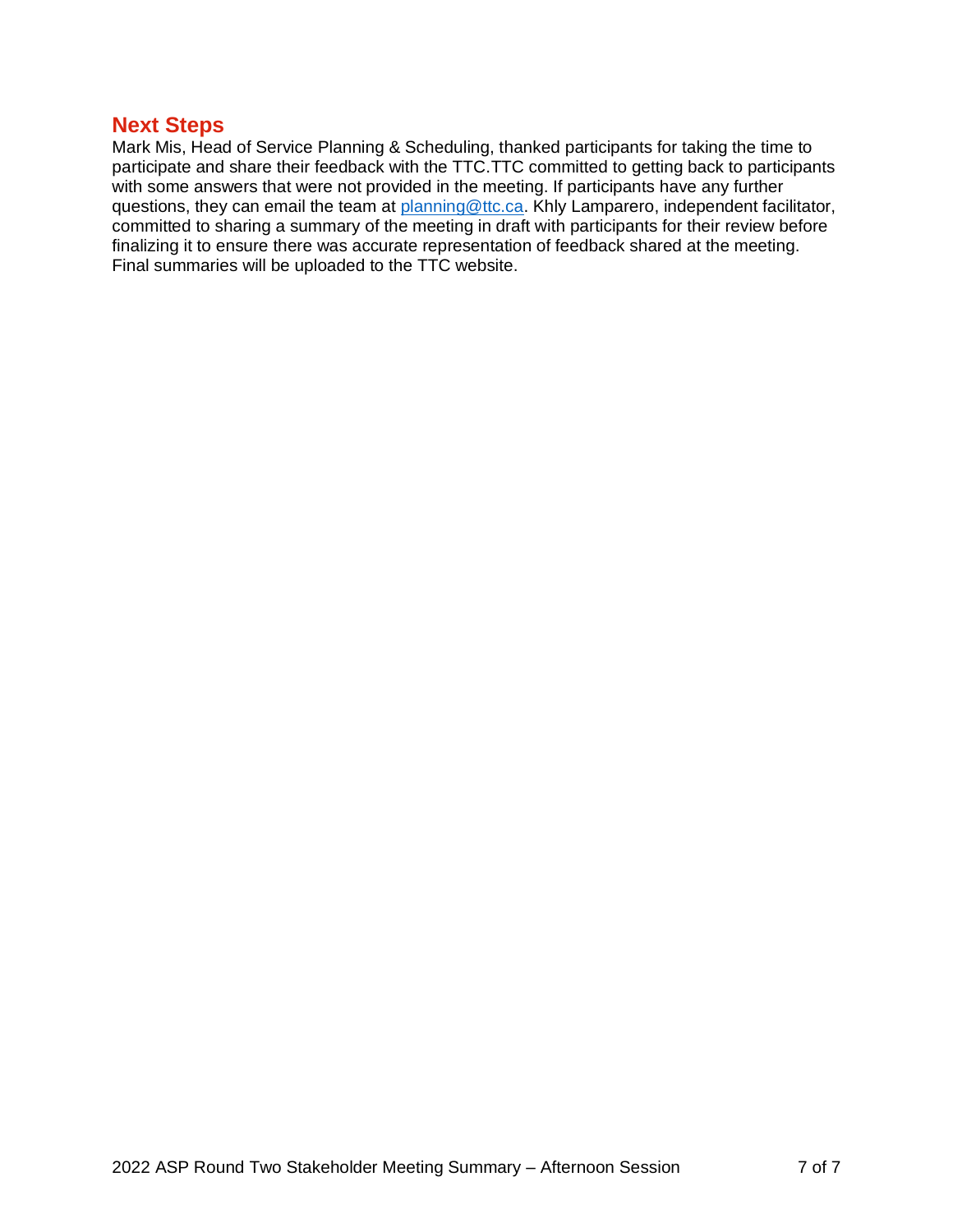# **Attachment 1. Agenda**

### **TTC 2022 Annual Service Plan Second Round of Stakeholder Meetings Session 1 (afternoon)** September 29, 2021



 $2:00 - 4:00$  pm Meeting held online

#### **Meeting purpose**

To share and seek feedback on the final draft 2022 Annual Service Plan.

#### **Proposed agenda**

- **2:00 Land acknowledgement, welcome, introductions, and agenda review** *Mark Mis, TTC Khly Lamparero, Facilitator, Swerhun Inc.*
- **2:10 Update and overview of the 2022 Annual Service Plan** *Mark Mis, Jasmine Eftekhari, TTC*

*Questions of clarification*

#### **2:40 Discussion**

- 1. What are your thoughts on the final draft 2022 Annual Service Plan?
- 2. Do you have any final suggested refinements?
- **3:55 Wrap up and next steps**
- **4:00 Adjourn**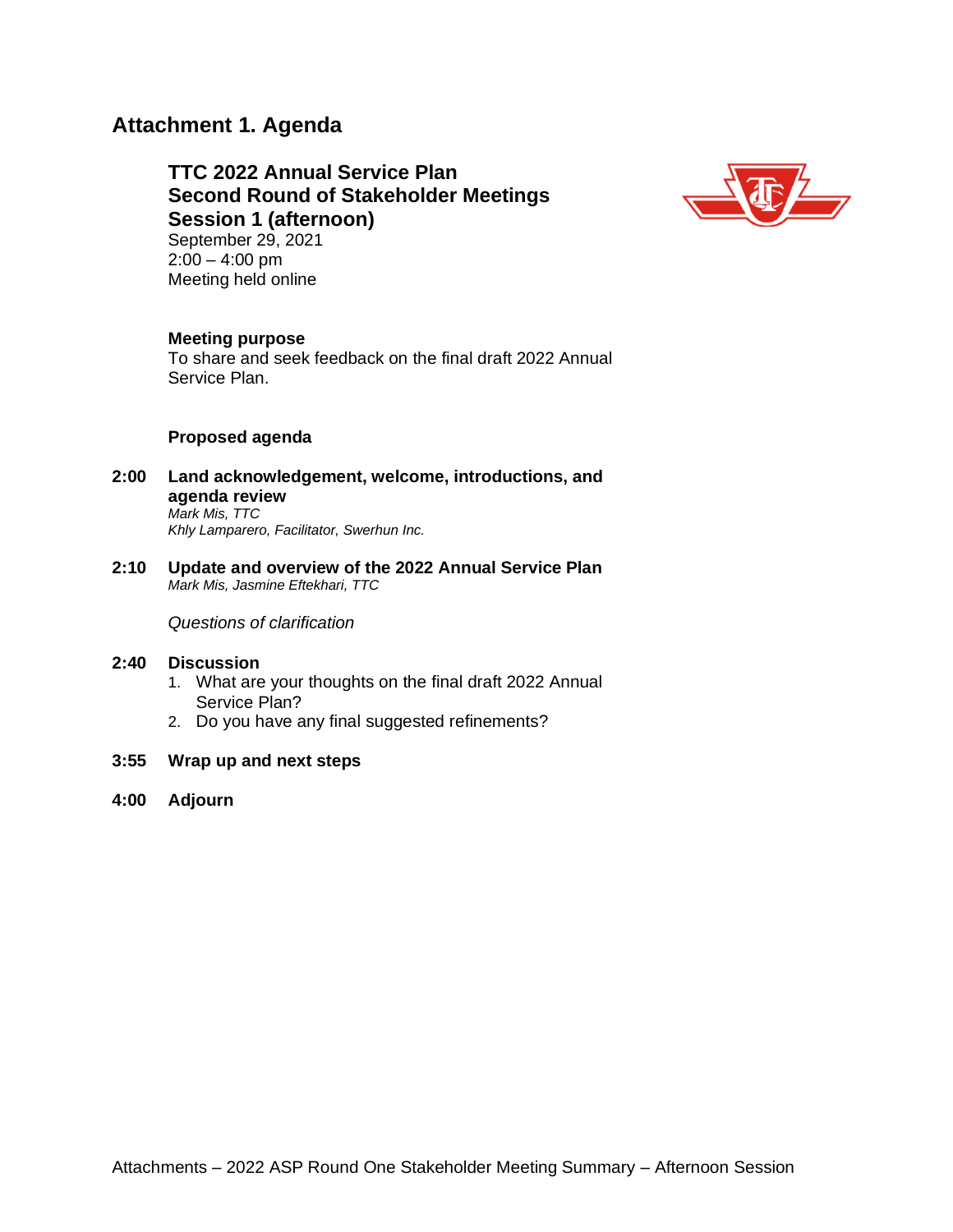# **Attachment 2. Participant List**

Listed below are stakeholder groups the TTC invited to participate in the City-wide Stakeholder Workshop. Organizations listed in **bold** attended the workshop.

1LoveMalvern Transportation Working Group 42 Voices 7 Oaks Residents Association 8-80 Cities A Voice for Transit **Access Alliance Multicultural Health and Community Services** Access Point on Danforth Advisory Committee on Accessible Transit Advocacy Centre for Tenants (ACTO) Albion Neighbourhood Services All IN Alliance for Equality for Blind Canadians Alliance of Seniors-Older Canadians Network Anishnawbe Health Toronto AODA Alliance Avenue Road-Eglinton Community Association Bayview Cummer Neighbourhood Association Brian Village Association Cabbagetown Residents Association Cabbagetown South Residents Association Canadian Council of the Blind, Toronto **Chapter** Canadian Hearing Society Canadian Pensioners Concerned Canadian Urban Transit Association Centennial College Student Association Inc. Centennial Community Recreation **Association** Centre for Independent Living in Toronto Chinese Canadian National Council - Toronto **CivicAction CNIB Foundation CodeRedTO** Community Associations of Northern

**Scarborough** Community Head Injury Resource Services Community Living Toronto Confederation of Resident and Ratepayer Associations (CORRA) Connect Sheppard East

ConnectScarborough Council of Agencies Serving South Asians Crawford Building Consultants Cross-Cultural Community Services Association Curran Hall Community Association CycleTO Danforth Residents' Association Deep Quong Non-Profit Homes Don Mills Residents Inc. Downsview Lands Community Voice Association DPCM - Bread & Bricks East Scarborough Boys and Girls Club Centre for Connected Communities Eglinton 2020 Eglinton Park Residents Association Eva's Initiatives

### **Evergreen**

Fair Fare Coalition Federation of Metro Tenants' Associations Federation of North Toronto Residents' Association (FoNTRA) First Capital Forest Hill Homeowners Association Fred Victor Free Transit Toronto Friends and Families for Safe Streets Friends of Thorncliffe Park Friends of Pan Am Path Gilda's Club Greater Toronto Glen Andrew Community Association Glen Andrew Community Association Guelph-Humber Student Association (Ignite) Guild Renaissance Group Guildwood Village Community Association Heathwood Ratepayers Association Highland Creek Community Association Homes First Housing Connections HousingNowTO (Twitter presence) Humber Valley Village Residents **Association** Jane Finch Action Against Poverty Jane-Finch Action for Neighbourhood **Change**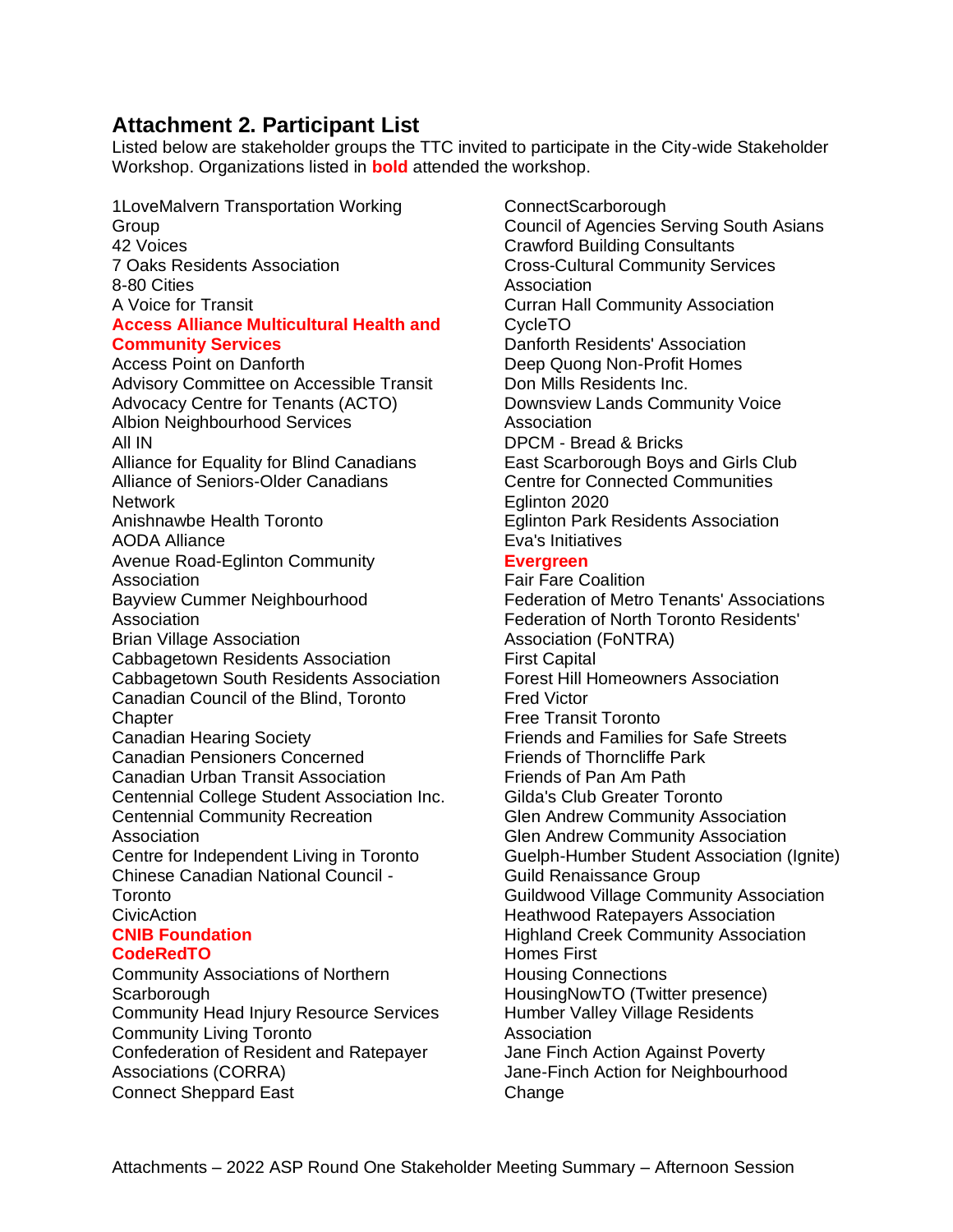#### Jane's Walk

KCWA Family and Social Services **Leaside Towers Tenants Association** Leslieville Residents Association

### **Lytton Park Residents' Organization**

Malvern Action for Neighbourhood Change Malvern Family Resource Centre - Action for Neighbourhood Change (ANC) Malvern Library Markland Wood Homeowners Association Masaryk Memorial Institute Midland Park Community Association Miliken Mills East Ratepayers Association Ministry of Transportation Momiji Health Care Society Mount Dennis Community Association Native Child and Family Services North American Native Plant Society North Bendale Community Association

#### **Oakwood Vaughan Community Organization**

Older Women's Network Ontario Active School Travel Ontario Good Roads Association Ontario Motor Coach Association Ontario Public Transit Association Our Greenway Out of the Cold. Overnight Hostels Playter Area Residents Association

### **pointA**

Polycultural Immigrant & Community **Services** 

Regent Park Neighbourhood Association Rexdale Community Hub

Rockcliffe-Smythe Community Association Ryerson Students' Union

S+G Urban

Salvation Army

Scarborough Bluffs Community Association Scarborough Business Association

#### **Scarborough Campus Students' Union**

Scarborough Centre for Healthy **Communities** Scarborough Civic Action Network (SCAN) Scarborough Community Renewal Organization (SCRO) Scarborough Health Network Scarborough Neighbourhood Action Plan (SNAP) Committee Scarborough Residents Unite

Scarborough Rosewood Community Association

#### **Scarborough Transit Action**

Scarborough Village Neighbourhood Association Seneca College Seneca Student Federation Senior Tamils' Centre of Ontario Senior's Strategy Leader Share the Road Coalition Smart Commute - North Toronto, Vaughan Social Planning Toronto Society of Sharing: Inner-City Volunteers Sound Times Support Services South Eglinton Ratepayers' & Residents' Association (SERRA) South Etobicoke Transit Action Committee

# **stevemunro.ca**

St Clare's Multifaith Housing Society St. James Town Service Providers Network St. Lawrence Neighbourhood Association StudentMove TO

#### **Students Association of George Brown College**

Summerhill Residents Association Sunshine Centres for Seniors TAIBU Community Health Centre **Tenblock** The Centre for Active Transportation The Guild Renaissance Group The Hub - Mid-Scarborough The Neighbourhood Organization (TNO) The Republic Residents Association (RRA) Toronto Alliance to End Homelessness Toronto Association of Business Improvement Areas (TABIA) Toronto Bicycling Network Toronto Community and Culture Centre Toronto Community Benefits Network Toronto Community Care Access Centre Toronto Community Housing Toronto Council Fire Native Cultural Centre Toronto Council on Aging Toronto Disability Pride March Toronto Electric Riders Association (TERA) Toronto Environmental Alliance Toronto Green Community / West Donlands **Committee** Toronto Pan Am Sports Aquatic Centre Toronto Seniors Forum Toronto Trucking Association